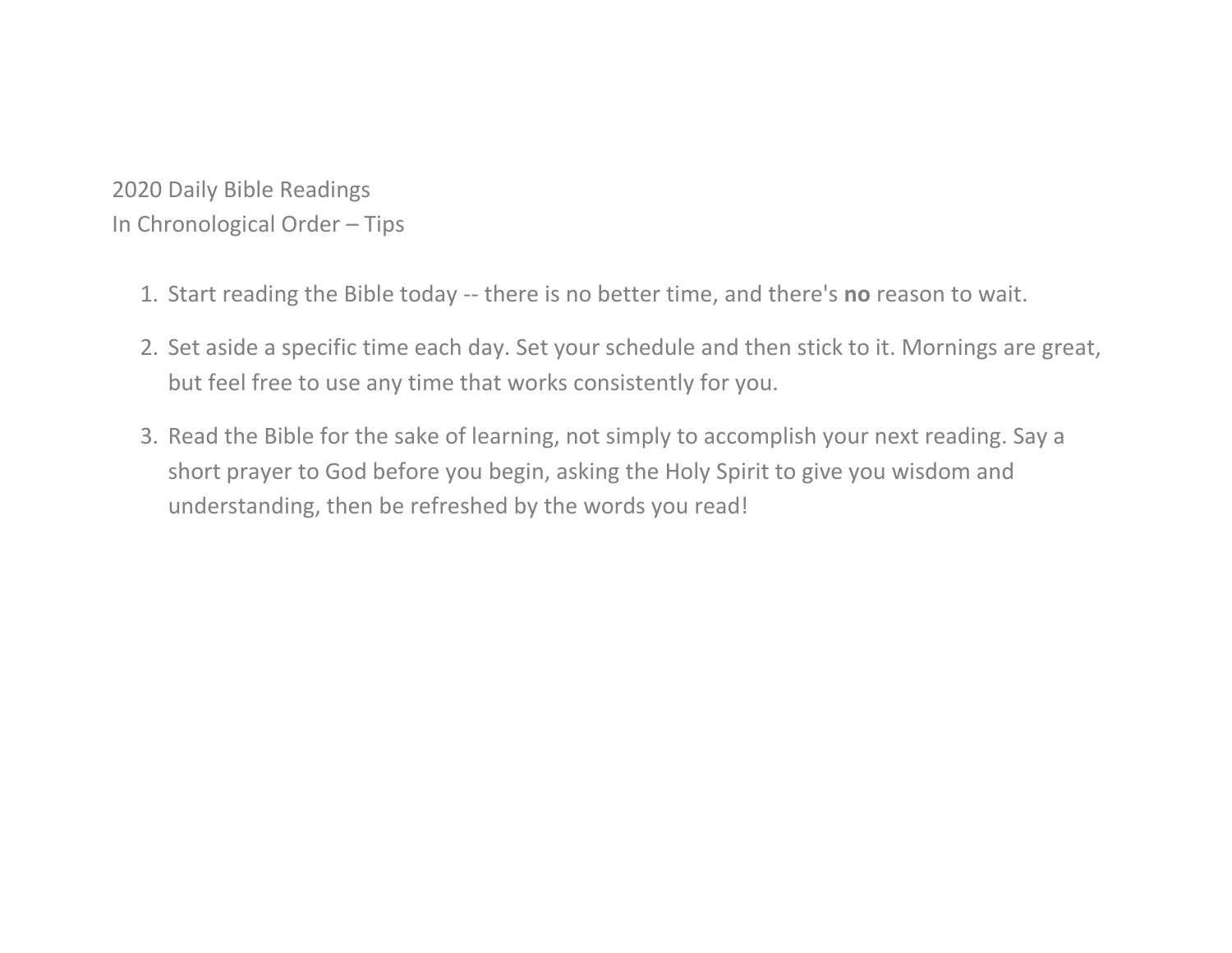| L<br>JANUARY 2020<br><b>Ajax Alliance Church</b> |                      |                          |                      |                    |               |                |  |  |  |
|--------------------------------------------------|----------------------|--------------------------|----------------------|--------------------|---------------|----------------|--|--|--|
| Sunday                                           | Monday               | Tuesday                  | Wednesday            | <b>Thursday</b>    | Friday        | Saturday       |  |  |  |
| 29                                               | 30                   | 31                       | 1                    | $\overline{2}$     | 3             | 4              |  |  |  |
|                                                  |                      |                          | Genesis 1-3          | <b>Genesis 4-7</b> | Genesis 8-11  | <b>Job 1-5</b> |  |  |  |
| 5                                                | 6                    | $\overline{7}$           | 8                    | 9                  | 10            | 11             |  |  |  |
| $Job 6-9$                                        | Job 10-13            | Job 14-16                | Job 17-20            | Job 21-23          | Job 24-28     | Job 29-31      |  |  |  |
| 12                                               | 13                   | 14                       | 15                   | 16                 | 17            | 18             |  |  |  |
| Job 32-34                                        | Job 35-37            | Job 38, 39               | Job 40-42            | Genesis 12-15      | Genesis 16-28 | Genesis 19-21  |  |  |  |
| 19                                               | 20<br><b>Genesis</b> | 21                       | 22<br><b>Genesis</b> | 23                 | 24            | 25             |  |  |  |
| Genesis 22-24                                    | 25, 26               | Genesis 27-29            | 30, 31               | Genesis 32-34      | Genesis 35-37 | Genesis 38-40  |  |  |  |
| 26                                               | 27                   | 28                       | 29                   | 30                 | 31            |                |  |  |  |
| <b>Genesis</b><br>41, 42                         | Genesis 43-45        | <b>Genesis</b><br>46, 47 | Genesis 48-50        | Exodus 1-3         | Exodus 4-6    |                |  |  |  |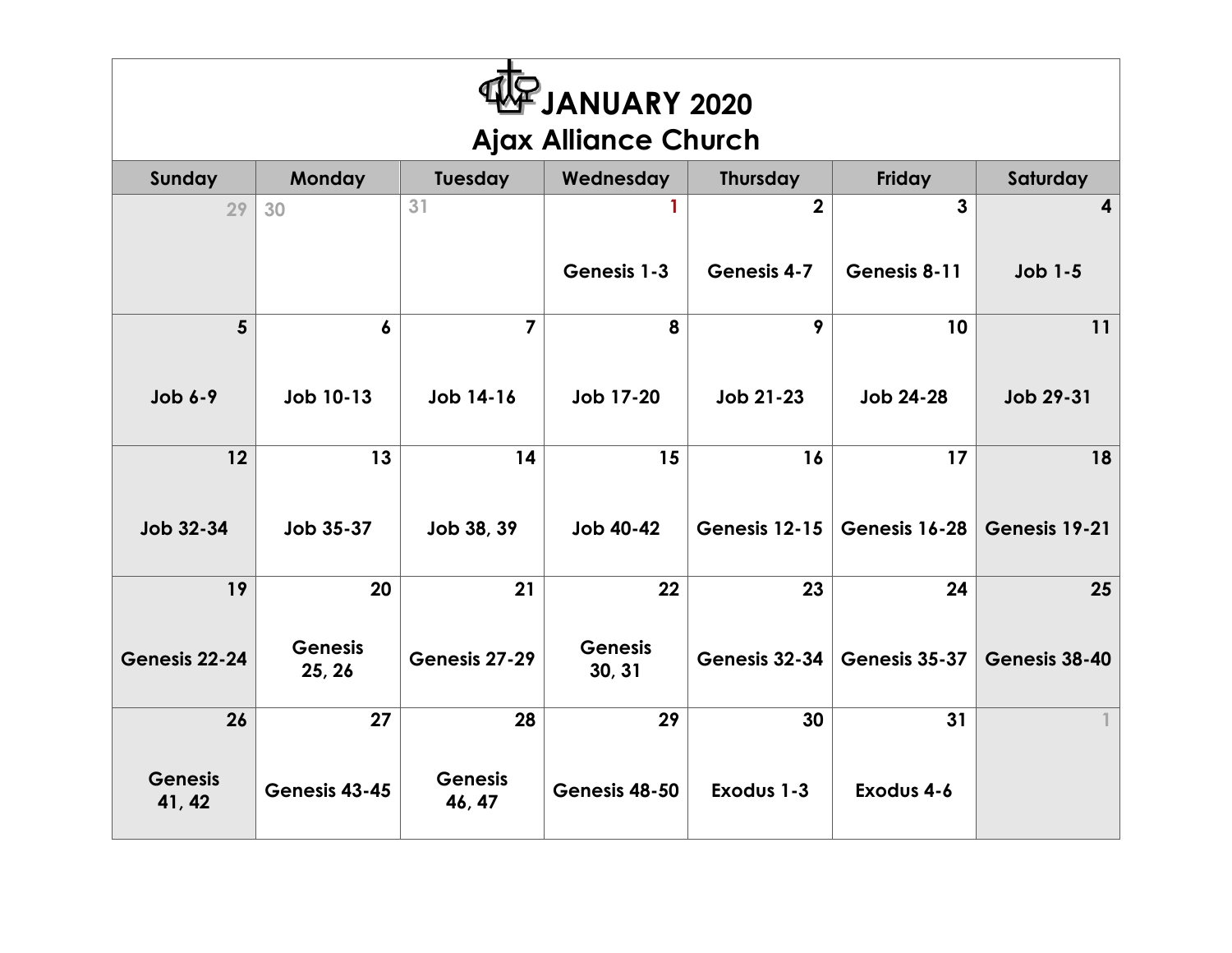| FEBRUARY 2020<br><b>Ajax Alliance Church</b> |                            |                               |                               |                            |                            |                            |  |  |
|----------------------------------------------|----------------------------|-------------------------------|-------------------------------|----------------------------|----------------------------|----------------------------|--|--|
| Sunday                                       | Monday                     | Tuesday                       | Wednesday                     | <b>Thursday</b>            | Friday                     | Saturday                   |  |  |
| 26                                           | 27                         | 28                            | 29                            | 30                         | 31                         | $\mathbf{1}$               |  |  |
|                                              |                            |                               |                               |                            |                            | Exodus 7-9                 |  |  |
| $\overline{2}$                               | $\overline{3}$             | 4                             | 5                             | 6                          | $\overline{7}$             | 8                          |  |  |
| <b>Exodus 10-12</b>                          | <b>Exodus 13-15</b>        | <b>Exodus 16-18</b>           | Exodus 19-21                  | Exodus 22-24               | Exodus 25-27               | <b>Exodus 28, 29</b>       |  |  |
| 9                                            | 10                         | 11                            | 12                            | 13                         | 14                         | 15                         |  |  |
| Exodus 30-32                                 | <b>Exodus 33-35</b>        | Exodus 36-38                  | <b>Exodus 39, 40</b>          | Leviticus 1-4              | Leviticus 5-7              | Leviticus 8-10             |  |  |
| 16                                           | 17                         | 18                            | 19                            | 20                         | 21                         | 22                         |  |  |
| <b>Leviticus</b><br>$11 - 13$                | <b>Leviticus</b><br>14, 15 | <b>Leviticus</b><br>$16 - 18$ | <b>Leviticus</b><br>$19 - 21$ | <b>Leviticus</b><br>22, 23 | <b>Leviticus</b><br>24, 25 | <b>Leviticus</b><br>26, 27 |  |  |
| 23                                           | 24                         | 25                            | 26                            | 27                         | 28                         | 29                         |  |  |
| Numbers 1, 2                                 | Numbers 3, 4               | Numbers 5, 6                  | <b>Numbers 7</b>              | Numbers 8, 9               | <b>Numbers</b><br>10, 11   | <b>Numbers</b><br>12, 13   |  |  |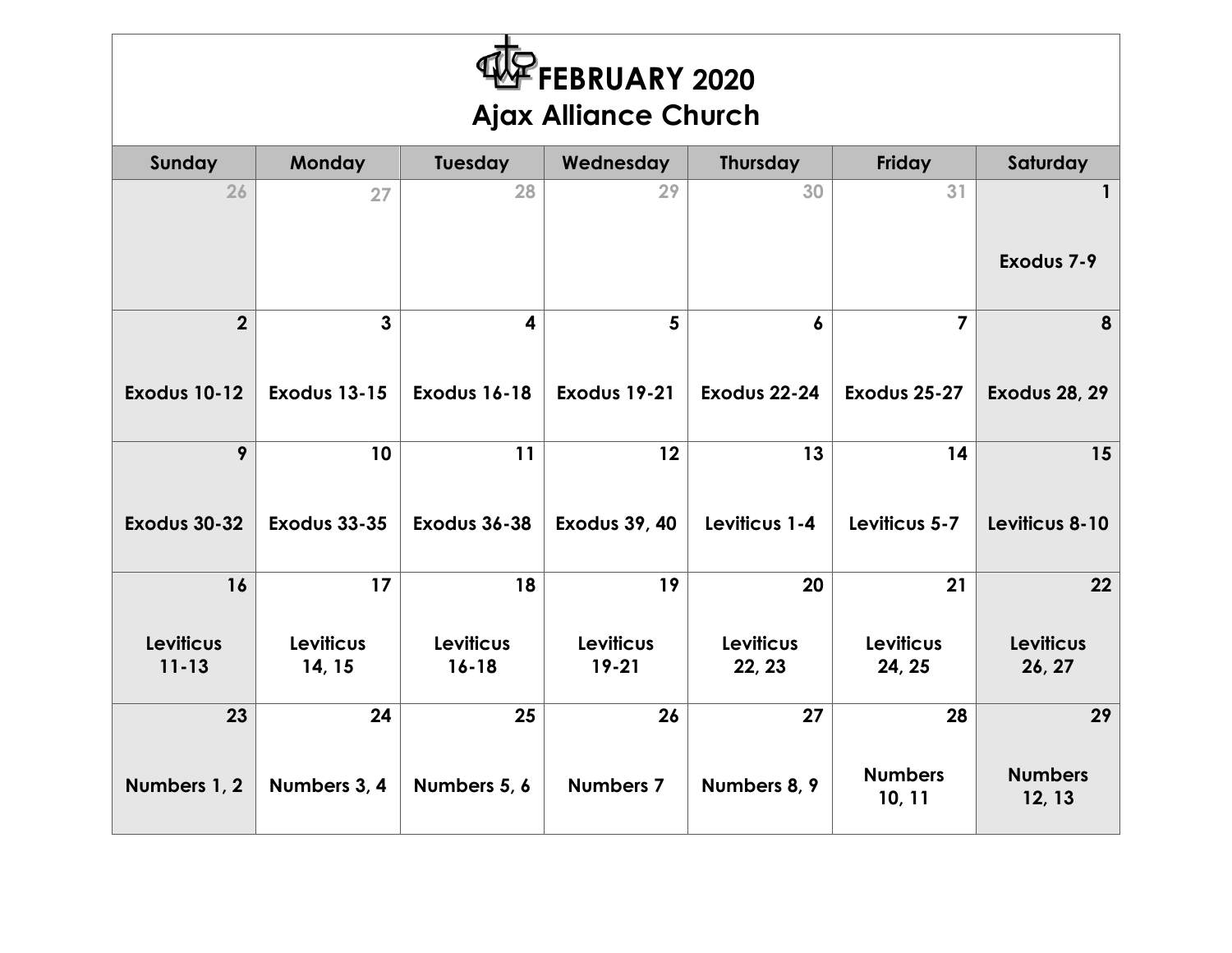| <b>MARCH 2020</b><br><b>Ajax Alliance Church</b> |                          |                          |                          |                             |                          |                         |  |  |
|--------------------------------------------------|--------------------------|--------------------------|--------------------------|-----------------------------|--------------------------|-------------------------|--|--|
| <b>Sunday</b>                                    | Monday                   | <b>Tuesday</b>           | Wednesday                | <b>Thursday</b>             | <b>Friday</b>            | Saturday                |  |  |
| $\mathbf{1}$                                     | $\overline{2}$           | 3                        | 4                        | 5                           | 6                        | $\overline{\mathbf{z}}$ |  |  |
| <b>Numbers</b><br>14, 15<br>Psalm 90             | <b>Numbers</b><br>16, 17 | <b>Numbers</b><br>18-20  | <b>Numbers</b><br>21, 22 | <b>Numbers</b><br>$23 - 25$ | <b>Numbers</b><br>26, 27 | <b>Numbers</b><br>28-30 |  |  |
| 8                                                | 9                        | 10                       | 11                       | 12                          | 13                       | 14                      |  |  |
| <b>Numbers</b><br>31, 32                         | <b>Numbers</b><br>33, 34 | <b>Numbers</b><br>35, 36 | Deuteronomy<br>1, 2      | Deuteronomy<br>3, 4         | Deuteronomy<br>$5 - 7$   | Deuteronomy<br>$8 - 10$ |  |  |
| 15                                               | 16                       | 17                       | 18                       | 19                          | 20                       | 21                      |  |  |
| Deuteronomy<br>$11 - 13$                         | Deuteronomy<br>$14 - 16$ | Deuteronomy<br>$17 - 20$ | Deuteronomy<br>$21 - 23$ | Deuteronomy<br>$24 - 27$    | Deuteronomy<br>28, 29    | Deuteronomy<br>30, 31   |  |  |
| 22                                               | 23                       | 24                       | 25                       | 26                          | 27                       | 28                      |  |  |
| Deuteronomy<br>$32 - 34$<br>Psalm 91             | Joshua 1-4               | Joshua 5-8               | Joshua 9-11              | <b>Joshua 12-15</b>         | Joshua 16-18             | Joshua 19-21            |  |  |
| 29                                               | 30                       | 31                       |                          | $\overline{2}$              | 3                        | 4                       |  |  |
| <b>Joshua 22-24</b>                              | Judges 1, 2              | Judges 3-5               |                          |                             |                          |                         |  |  |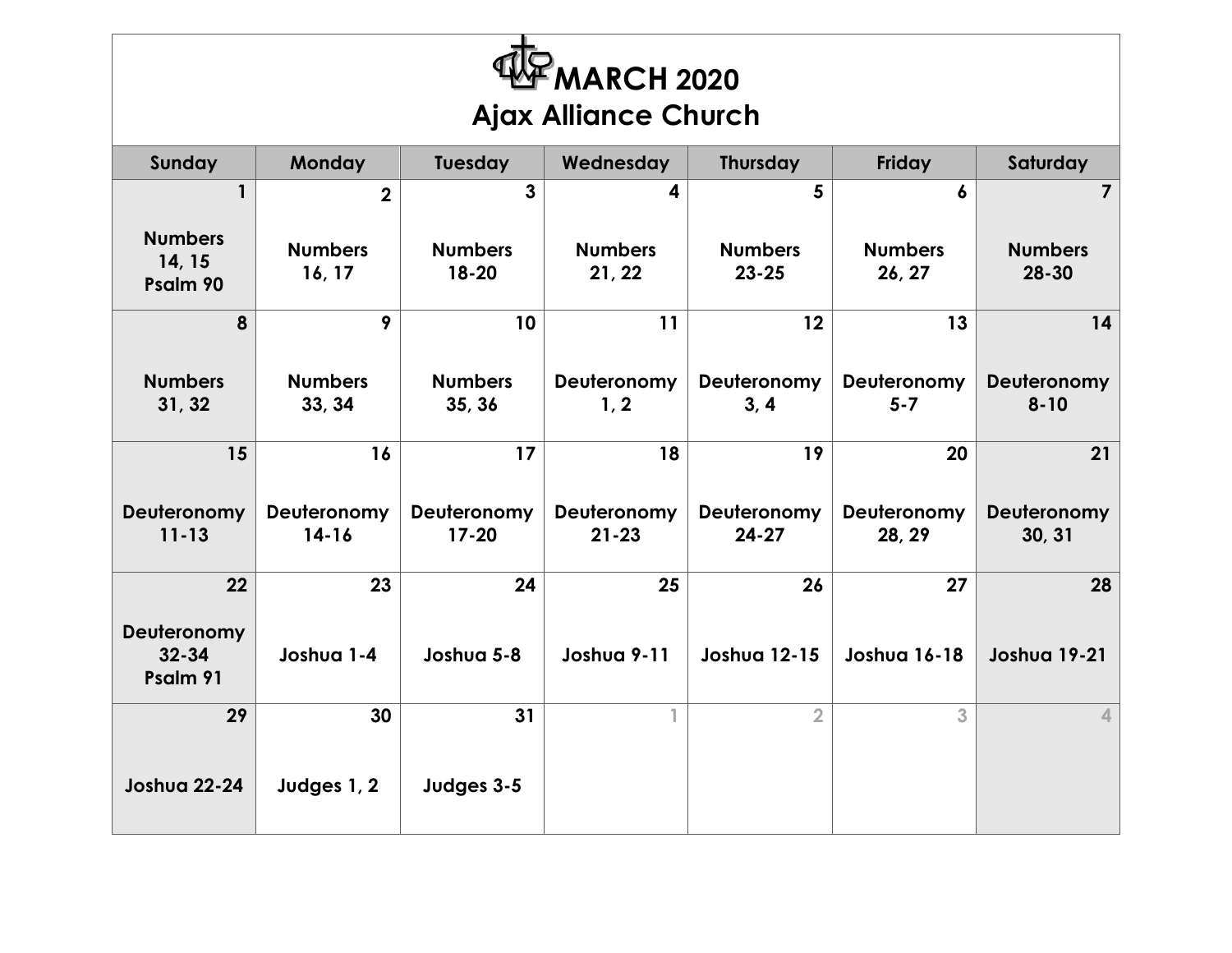| APRIL 2020 <sup></sup><br><b>Ajax Alliance Church</b> |                                           |                         |                                  |                           |                                            |                         |  |  |
|-------------------------------------------------------|-------------------------------------------|-------------------------|----------------------------------|---------------------------|--------------------------------------------|-------------------------|--|--|
| Ajax                                                  | Monday                                    | Tuesday                 | Wednesday                        | <b>Thursday</b>           | <b>Friday</b>                              | Saturday                |  |  |
| 29                                                    | 30                                        | 31                      |                                  | $\overline{2}$            | $\overline{3}$                             |                         |  |  |
|                                                       |                                           |                         | Judges 6, 7                      | Judges 8, 9               | <b>Judges 10-12</b>                        | <b>Judges 13-15</b>     |  |  |
| $5\overline{)}$                                       | 6                                         | $\overline{7}$          | 8                                | 9                         | 10                                         | 11                      |  |  |
| <b>Judges 16-18</b>                                   | <b>Judges 19-21</b>                       | <b>Ruth 1-4</b>         | 1 Samuel 1-3                     | 1 Samuel 4-8              | <b>Good Friday</b><br>1 Samuel<br>$9 - 12$ | 1 Samuel<br>13, 14      |  |  |
| 12                                                    | 13                                        | 14                      | 15                               | 16                        | 17                                         | 18                      |  |  |
| <b>Easter Sunday</b><br>1 Samuel<br>$15 - 17$         | 1 Samuel<br>18-20<br>Psalm 11, 59         | 1 Samuel<br>$21 - 24$   | Psalm 7, 27,<br>31, 34, 52       | Psalm 56, 120,<br>140-142 | 1 Samuel<br>$25 - 27$                      | Psalm 17, 35,<br>54, 63 |  |  |
| 19                                                    | 20                                        | 21                      | 22                               | 23                        | 24                                         | 25                      |  |  |
| 1 Samuel<br>$28 - 31$                                 | <b>Psalm 121,</b><br>123, 124,<br>128-130 | 2 Samuel 1-4            | Psalm 6, 8-10,<br>14, 16, 19, 21 | 1 Chronicles<br>1, 2      | Psalm 43-45,<br>49, 84, 85, 87             | 1 Chronicles<br>$3 - 5$ |  |  |
| 26                                                    | 27                                        | 28                      | 29                               | 30                        | 1                                          | $\overline{2}$          |  |  |
| Psalm 73,<br>77,78                                    | 1 Chronicles<br>6                         | Psalm 81, 88,<br>92, 93 | 1 Chronicles<br>$7 - 10$         | Psalm<br>102-104          |                                            |                         |  |  |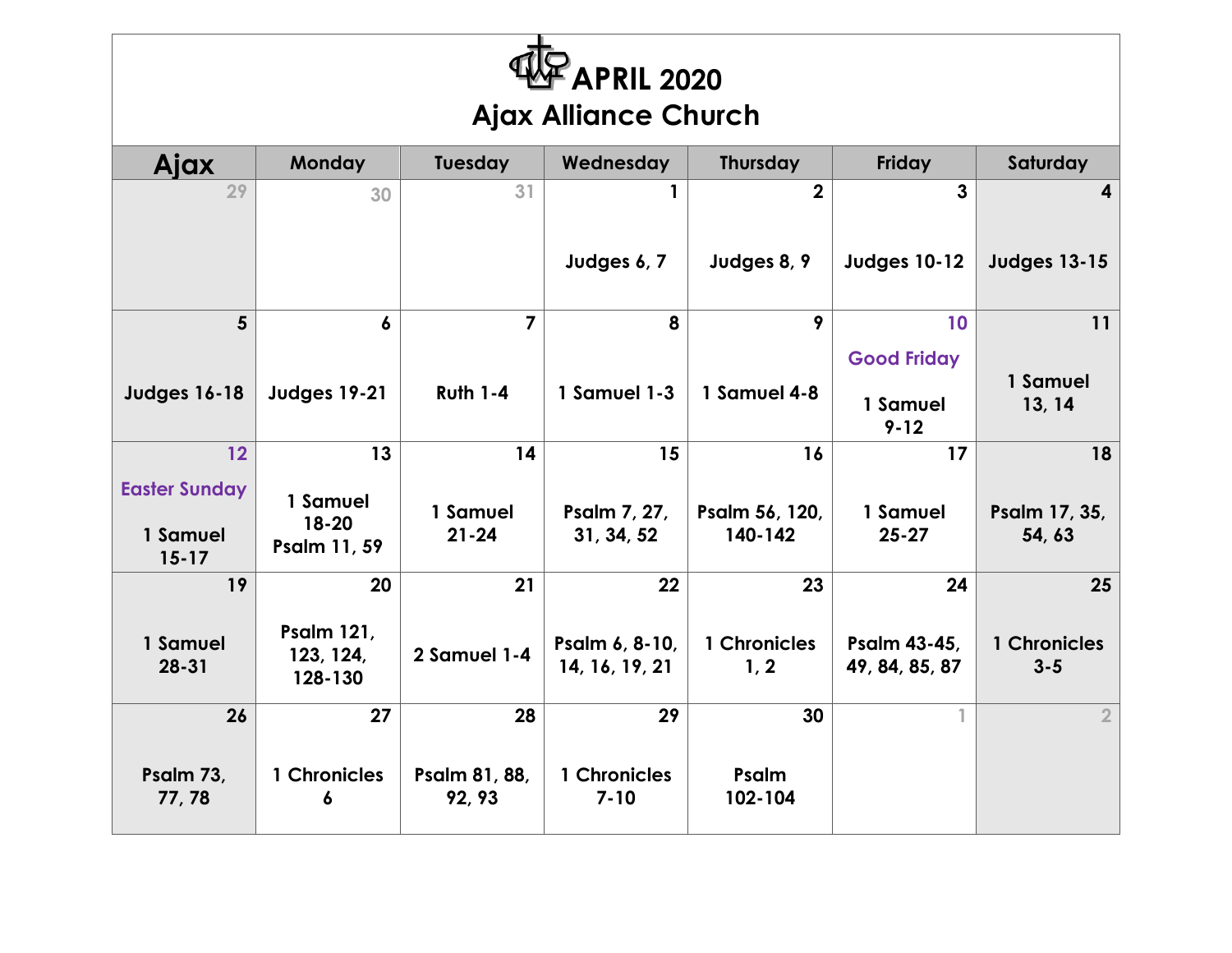| <b>MAY 2020</b><br><b>Ajax Alliance Church</b> |                                                            |                                                                      |                                          |                                  |                                                  |                                                   |  |  |  |  |
|------------------------------------------------|------------------------------------------------------------|----------------------------------------------------------------------|------------------------------------------|----------------------------------|--------------------------------------------------|---------------------------------------------------|--|--|--|--|
| Sunday                                         | <b>Monday</b>                                              | <b>Tuesday</b><br><b>Thursday</b><br>Wednesday<br>Friday<br>Saturday |                                          |                                  |                                                  |                                                   |  |  |  |  |
| 26                                             | 27                                                         | 28                                                                   | 29                                       | 30                               | 1                                                | $\mathbf{2}$                                      |  |  |  |  |
|                                                |                                                            |                                                                      |                                          |                                  | 2 Samuel<br>$5:1 - 10$<br>1 Chronicles<br>11, 12 | Psalm 133                                         |  |  |  |  |
| $\mathbf{3}$                                   | 4                                                          | 5                                                                    | 6                                        | 7                                | 8                                                | 9                                                 |  |  |  |  |
| Psalm<br>106, 107                              | 2 Samuel<br>$5:11-25; 6:1-23$<br>1 Chronicles<br>$13 - 16$ | Psalm 1, 2, 15,<br>22-24, 47, 68                                     | Psalm 89, 96,<br>100, 101, 105,<br>132   | 2 Samuel 7<br>1 Chronicles<br>17 | Psalm 25, 29,<br>33, 36, 39                      | 2 Samuel 8, 9<br>1 Chronicles<br>18               |  |  |  |  |
| 10                                             | 11                                                         | 12                                                                   | 13                                       | 14                               | 15                                               | 16                                                |  |  |  |  |
| <b>Mother's Day</b><br>Psalm 50, 53,<br>60,75  | 2 Samuel 10<br>1 Chronicles<br>19<br>Psalm 20              | Psalm 65-67,<br>69,70                                                | 2 Samuel<br>11, 12<br>1 Chronicles<br>20 | Psalm 32, 51,<br>86, 122         | 2 Samuel<br>$13 - 15$                            | Psalm 3, 4,<br>12, 13, 28, 55                     |  |  |  |  |
| 17                                             | 18                                                         | 19                                                                   | 20                                       | 21                               | 22                                               | 23                                                |  |  |  |  |
| 2 Samuel<br>$16 - 18$                          | Psalm 26, 40,<br>58, 61, 62, 64                            | 2 Samuel<br>$19 - 21$                                                | Psalm 5, 38,<br>41, 42                   | 2 Samuel<br>22, 23<br>Psalm 57   | Psalm 95,<br>97-99                               | 2 Samuel 24<br>1 Chronicles<br>21, 22<br>Psalm 30 |  |  |  |  |
| 24                                             | 25                                                         | 26                                                                   | 27                                       | 28                               | 29                                               | 30                                                |  |  |  |  |
| Psalm<br>108-110                               | <b>Chronicles</b><br>$23 - 25$                             | <b>Psalm 131,</b><br>138, 139,<br>143-145                            | 1 Chronicles<br>$26 - 29$<br>Psalm 127   | Psalm<br>111-118                 | 1 Kings 1, 2<br>Psalm 37, 71,<br>94              | Psalm<br>$119:1 - 88$                             |  |  |  |  |
| 31                                             | 1                                                          | $\overline{2}$                                                       | 3                                        | 4                                | 5                                                | 6                                                 |  |  |  |  |
| 1 Kings 3, 4<br>2 Chronicles 1<br>Psalm 72     |                                                            |                                                                      |                                          |                                  |                                                  |                                                   |  |  |  |  |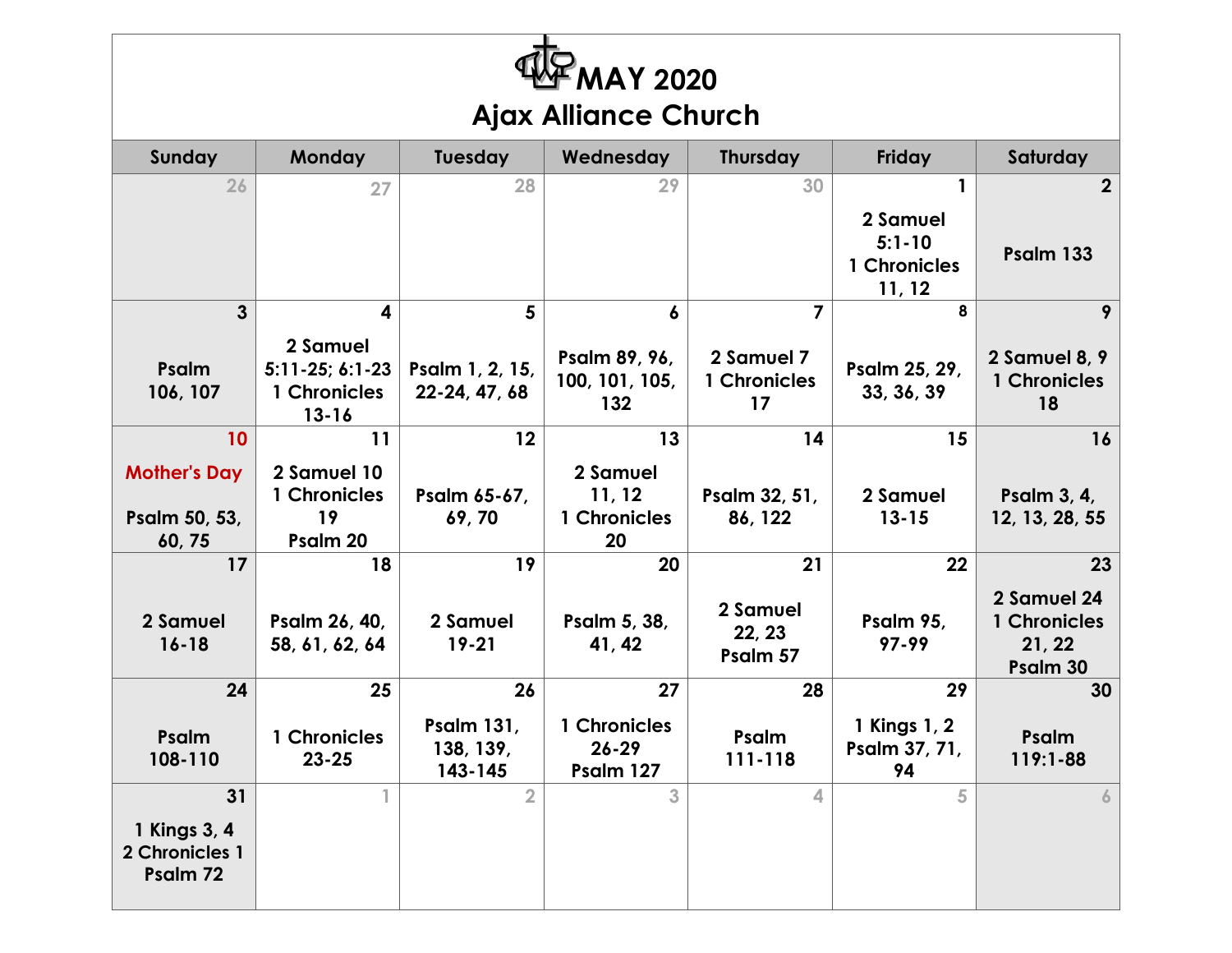| $F$ JUNE 2020<br><b>Ajax Alliance Church</b>            |                                     |                                        |                              |                                                     |                                                         |                                   |  |  |
|---------------------------------------------------------|-------------------------------------|----------------------------------------|------------------------------|-----------------------------------------------------|---------------------------------------------------------|-----------------------------------|--|--|
| <b>Sunday</b>                                           | Monday                              | Tuesday                                | Wednesday                    | <b>Thursday</b>                                     | Friday                                                  | Saturday                          |  |  |
| 31                                                      | $\mathbf{1}$<br>Psalm<br>119:89-176 | $\mathbf{2}$<br>Song of<br>Solomon 1-8 | 3<br>Proverbs 1-3            | 4<br>Proverbs 4-6                                   | 5<br>Proverbs 7-9                                       | 6<br><b>Proverbs</b><br>$10 - 12$ |  |  |
| $\overline{7}$                                          | 8                                   | 9                                      | 10                           | 11                                                  | 12                                                      | 13                                |  |  |
| <b>Proverbs</b><br>13, 14                               | <b>Proverbs</b><br>$16 - 18$        | <b>Proverbs</b><br>$19 - 21$           | <b>Proverbs</b><br>$22 - 24$ | 1 Kings 5, 6<br>2 Chronicles<br>2, 3                | 1 Kings 7<br>2 Chronicles<br>4                          | 1 Kings 8<br>2 Chronicles<br>5    |  |  |
| 14                                                      | 15                                  | 16                                     | 17                           | 18                                                  | 19                                                      | 20                                |  |  |
| 2 Chronicles<br>6, 7<br>Psalm 136                       | <b>Psalm 134,</b><br>146-150        | 1 Kings 9<br>2 Chronicles<br>8         | Proverbs<br>25, 26           | <b>Proverbs</b><br>$27 - 29$                        | <b>Ecclesiastes</b><br>$1 - 6$                          | <b>Ecclesiastes</b><br>$7 - 12$   |  |  |
| 21                                                      | 22                                  | 23                                     | 24                           | 25                                                  | 26                                                      | 27                                |  |  |
| <b>Father's Day</b><br>1 Kings 10, 11<br>2 Chronicles 9 | <b>Proverbs</b><br>30, 31           | 1 Kings 12-14                          | 2 Chronicles<br>$10 - 12$    | 1 Kings<br>$15:1 - 24$<br>2 Chronicles<br>$13 - 16$ | 1 Kings<br>$15:25-34;$<br>$16:1 - 34$<br>2 Chronicles 1 | 1 Kings 17-19                     |  |  |
| 28                                                      | 29                                  | 30                                     | Т.                           | $\overline{2}$                                      | 3                                                       | $\Delta$                          |  |  |
| 1 Kings 20, 21                                          | 1 Kings 22<br>2 Chronicles<br>18    | 2 Chronicles<br>$19 - 23$              |                              |                                                     |                                                         |                                   |  |  |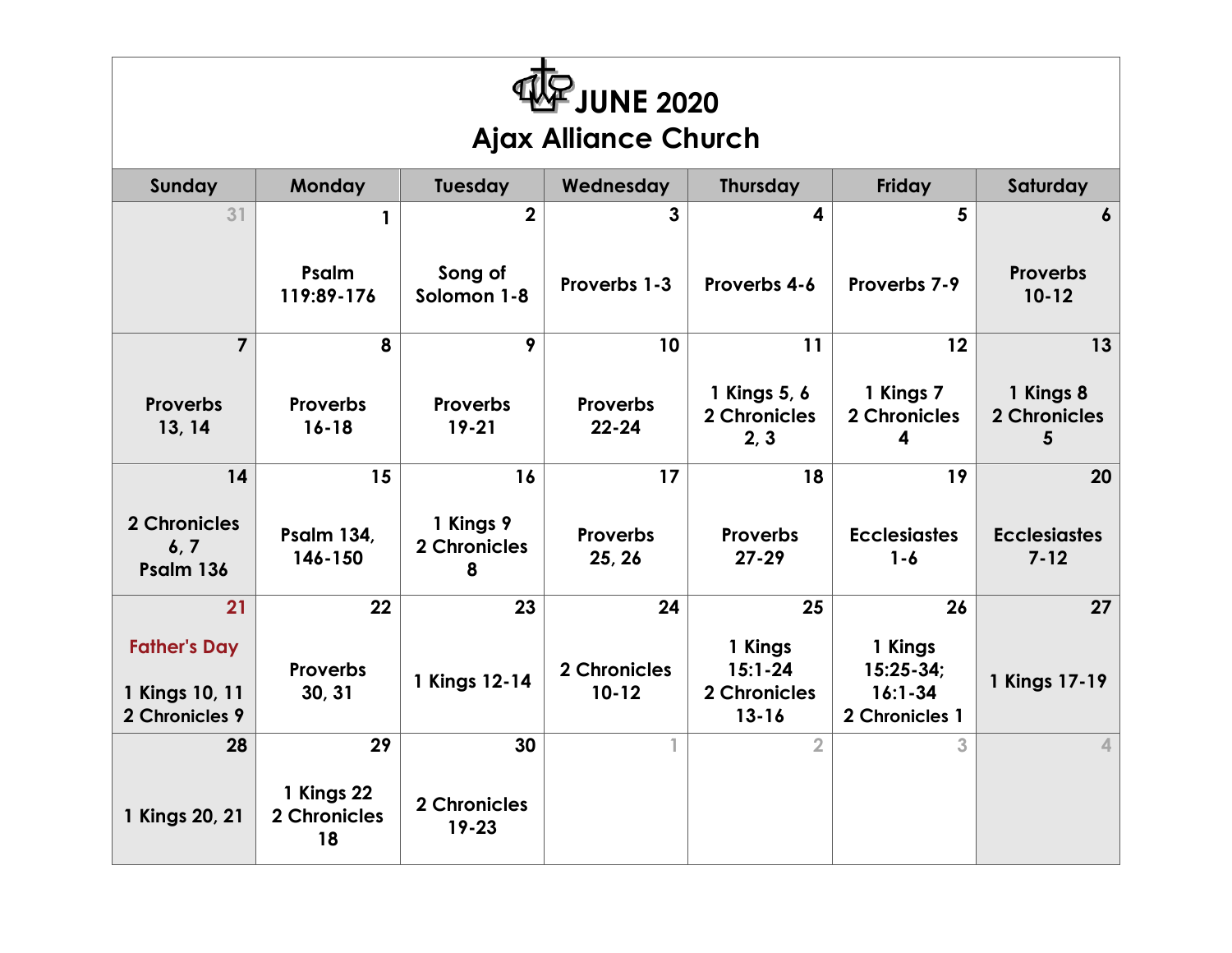| JULY 2020<br><b>Ajax Alliance Church</b>                |                                   |                                                              |                                                            |                     |                      |                          |  |  |
|---------------------------------------------------------|-----------------------------------|--------------------------------------------------------------|------------------------------------------------------------|---------------------|----------------------|--------------------------|--|--|
| Sunday                                                  | <b>Monday</b>                     | <b>Tuesday</b>                                               | Wednesday                                                  | <b>Thursday</b>     | <b>Friday</b>        | Saturday                 |  |  |
| 28                                                      | 29                                | 30                                                           |                                                            | $\overline{2}$      | $\mathbf{3}$         | 4                        |  |  |
|                                                         |                                   |                                                              | <b>Canada Day</b><br><b>Obadiah</b><br><b>Psalm 82, 83</b> | 2 Kings 1-4         | 2 Kings 5-8          | 2 Kings 9-11             |  |  |
| 5 <sup>5</sup>                                          | 6                                 | 7                                                            | 8                                                          | 9                   | 10                   | 11                       |  |  |
| 2 Kings 12, 13<br>2 Chronicles<br>24                    | 2 Kings 14<br>2 Chronicles<br>25  | Jonah 1-4                                                    | 2 Kings 15<br><b>2 Chronicles</b><br>26                    | Isaiah 1-4          | Isaiah 5-8           | <b>Amos 1-5</b>          |  |  |
| 12                                                      | 13                                | 14                                                           | 15                                                         | 16                  | 17                   | 18                       |  |  |
| Amos 6-9                                                | 2 Chronicles<br>27<br>Isaiah 9-12 | 2 Chronicles<br>27<br>Isaiah 9-12                            | 2 Kings 16, 17<br><b>2 Chronicles</b><br>28                | Isaiah 13-17        | Isaiah 18-22         | Isaiah 23-27             |  |  |
| 19                                                      | 20                                | 21                                                           | 22                                                         | 23                  | 24                   | 25                       |  |  |
| 2 Kings 18:1-8<br>2 Chronicles<br>$29 - 31$<br>Psalm 48 | Hosea 1-7                         | Hosea 8-14                                                   | Isaiah 28-30                                               | <b>Isaiah 31-34</b> | <b>Isaiah 35, 36</b> | Isaiah 37-39<br>Psalm 76 |  |  |
| 26                                                      | 27                                | 28                                                           | 29                                                         | 30                  | 31                   |                          |  |  |
| Isaiah 40-43                                            | Isaiah 44-48                      | 2 Kings<br>$18:9-37;$<br>$19:1 - 37$<br>Psalm 46, 80,<br>135 | Isaiah 49-53                                               | Isaiah 54-58        | Isaiah 59-63         |                          |  |  |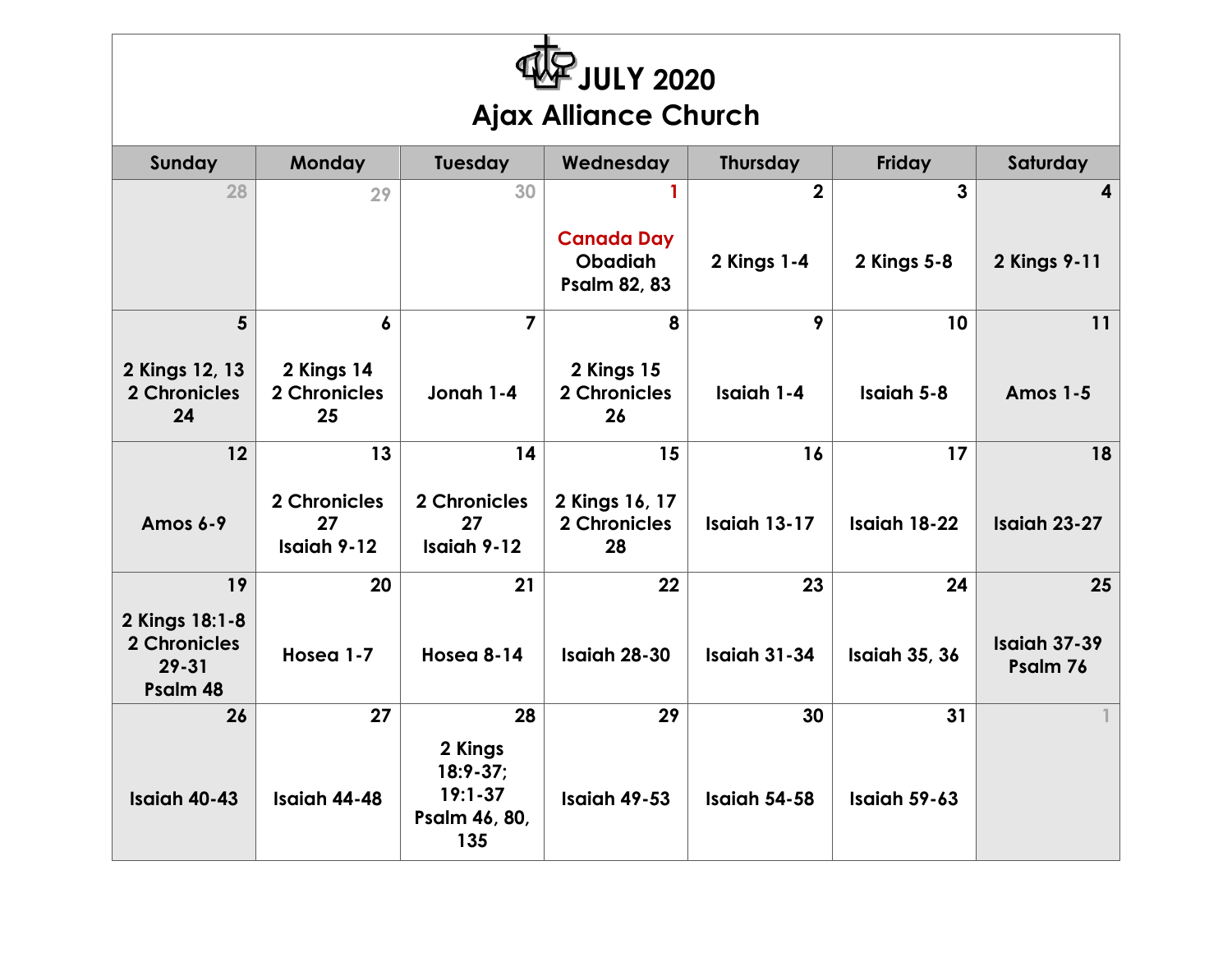| <b>HAF AUGUST 2020</b><br><b>Ajax Alliance Church</b> |                        |                                          |                                                    |                             |                       |                     |  |  |
|-------------------------------------------------------|------------------------|------------------------------------------|----------------------------------------------------|-----------------------------|-----------------------|---------------------|--|--|
| Sunday                                                | <b>Monday</b>          | <b>Tuesday</b>                           | Wednesday                                          | <b>Thursday</b>             | Friday                | Saturday            |  |  |
| 26                                                    | 27                     | 28                                       | 29                                                 | 30                          | 31                    | 1                   |  |  |
|                                                       |                        |                                          |                                                    |                             |                       | Isaiah 64-66        |  |  |
| $\overline{2}$                                        | $\overline{3}$         | $\overline{\mathbf{4}}$                  | 5                                                  | $\boldsymbol{6}$            | $\overline{7}$        | 8                   |  |  |
| 2 Kings 20, 21                                        | 2 Chronicles<br>32, 33 | Nahum 1-3                                | 2 Kings 22, 23<br>2 Chronicles<br>34, 35           | <b>Zephaniah</b><br>$1 - 3$ | Jeremiah 1-3          | Jeremiah 4-6        |  |  |
| 9                                                     | 10                     | 11                                       | 12                                                 | 13                          | 14                    | 15                  |  |  |
| Jeremiah 7-9                                          | Jeremiah<br>$10 - 13$  | <b>Jeremiah</b><br>$14 - 17$             | <b>Jeremiah</b><br>$18 - 22$                       | Jeremiah<br>$23 - 25$       | Jeremiah<br>$26 - 29$ | Jeremiah<br>30, 31  |  |  |
| 16                                                    | 17                     | 18                                       | 19                                                 | 20                          | 21                    | 22                  |  |  |
| Jeremiah<br>$32 - 34$                                 | Jeremiah<br>$35 - 37$  | Jeremiah<br>38-40<br><b>Psalm 74, 79</b> | 2 Kings 24, 25<br>2 Chronicles<br>36               | <b>Habakkuk</b><br>$1 - 3$  | Jeremiah<br>$41 - 45$ | Jeremiah<br>46-48   |  |  |
| 23                                                    | 24                     | 25                                       | 26                                                 | 27                          | 28                    | 29                  |  |  |
| Jeremiah<br>49,50                                     | Jeremiah<br>51, 52     | <b>Lamentations</b><br>$1, 2, 3:1 - 36$  | <b>Lamentations</b><br>$3:37-66; 4,$<br>$5:1 - 22$ | <b>Ezekiel 1-4</b>          | <b>Ezekiel 5-8</b>    | <b>Ezekiel 9-12</b> |  |  |
| 30                                                    | 31                     | $\mathbb{I}$                             | $\overline{2}$                                     | 3                           | 4                     | 5                   |  |  |
| Ezekiel 13-15                                         | <b>Ezekiel 16, 17</b>  |                                          |                                                    |                             |                       |                     |  |  |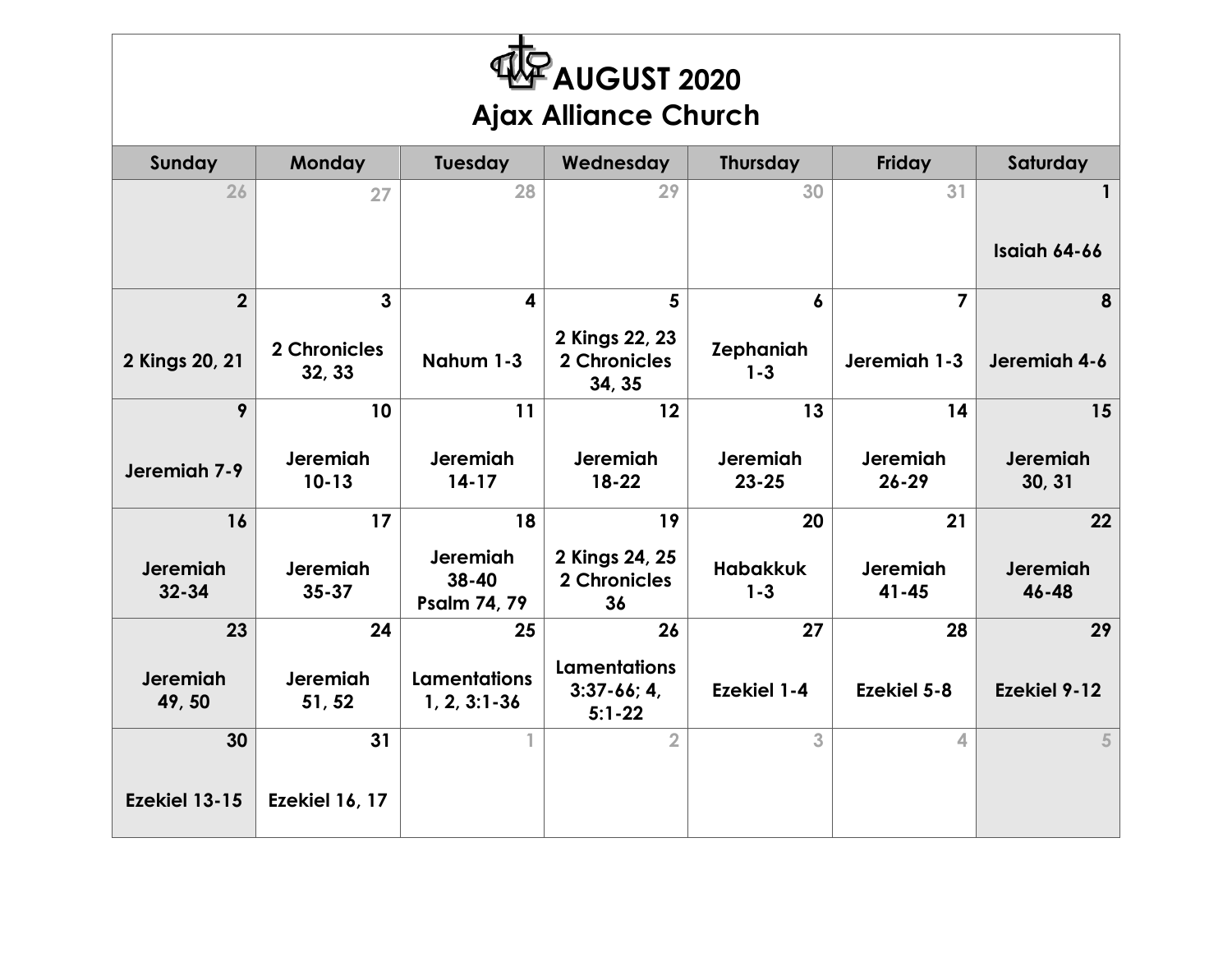| <b>WE SEPTEMBER 2020</b><br><b>Ajax Alliance Church</b> |                                     |                                           |                |                     |                  |                            |  |  |
|---------------------------------------------------------|-------------------------------------|-------------------------------------------|----------------|---------------------|------------------|----------------------------|--|--|
| Sunday                                                  | Monday                              | <b>Tuesday</b>                            | Wednesday      | <b>Thursday</b>     | Friday           | Saturday                   |  |  |
| 30                                                      | 31                                  | 1                                         | $\overline{2}$ | 3                   | 4                | 5                          |  |  |
|                                                         |                                     | Ezekiel 18, 19                            | Ezekiel 20, 21 | Ezekiel 22, 23      | Ezekiel 24-27    | Ezekiel 28-31              |  |  |
| $\boldsymbol{6}$                                        | $\overline{7}$<br><b>Labour Day</b> | 8                                         | 9              | 10                  | 11               | 12                         |  |  |
| Ezekiel 32-34                                           | Ezekiel 35-37                       | <b>Ezekiel 38, 39</b>                     | Ezekiel 40, 41 | Ezekiel 42, 43      | Ezekiel 44, 45   | Ezekiel 46-48              |  |  |
| 13                                                      | 14                                  | 15                                        | 16             | 17                  | 18               | 19                         |  |  |
| <b>Joel 1-3</b>                                         | Daniel 1-3                          | Daniel 4-6                                | Daniel 7-9     | <b>Daniel 10-12</b> | <b>Ezra 1-3</b>  | Ezra 4-6<br>Psalm 137      |  |  |
| 20                                                      | 21                                  | 22                                        | 23             | 24                  | 25               | 26                         |  |  |
| Haggai 1, 2                                             | <b>Zechariah 1-7</b>                | <b>Zechariah</b><br>$8 - 14$              | Esther 1-5     | Esther 6-10         | <b>Ezra 7-10</b> | <b>Nehemiah</b><br>$1 - 5$ |  |  |
| 27                                                      | 28                                  | 29                                        | 30             | $\mathbb{I}$        | $\overline{2}$   | 3                          |  |  |
| <b>Nehemiah</b><br>6, 7                                 | <b>Nehemiah</b><br>$8 - 10$         | <b>Nehemiah</b><br>$11 - 13$<br>Psalm 126 | Malachi 1-4    |                     |                  |                            |  |  |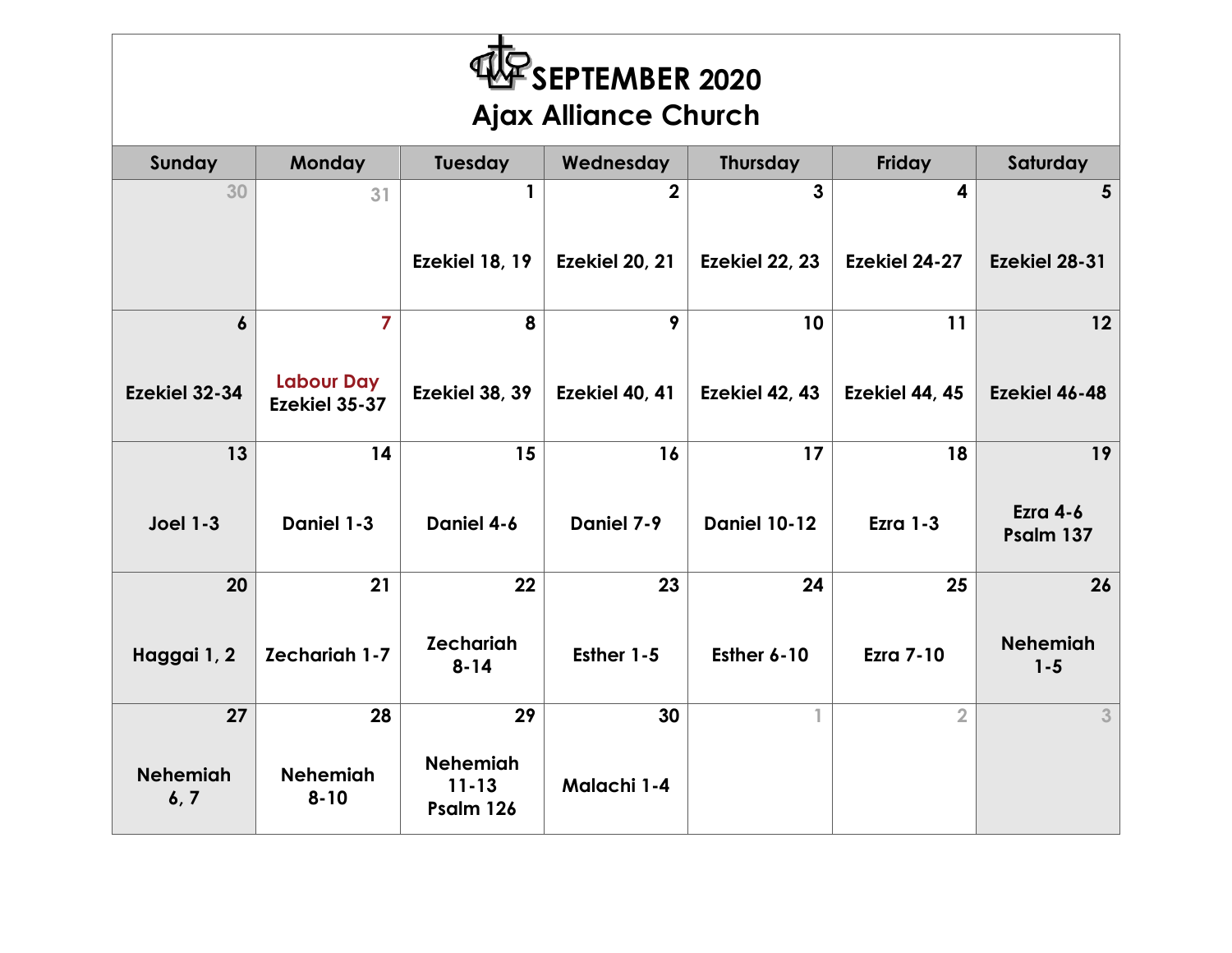| <b>FOCTOBER 2020</b><br><b>Ajax Alliance Church</b> |                                                        |                                       |                                             |                                                 |                                                   |                                            |  |  |
|-----------------------------------------------------|--------------------------------------------------------|---------------------------------------|---------------------------------------------|-------------------------------------------------|---------------------------------------------------|--------------------------------------------|--|--|
| Sunday                                              | Monday                                                 | <b>Tuesday</b>                        | Wednesday                                   | <b>Thursday</b>                                 | Friday                                            | Saturday                                   |  |  |
| 27                                                  | 28                                                     | 29                                    | 30                                          | $\mathbf{1}$<br>Luke 1                          | $\overline{2}$<br><b>Matthew 1</b>                | 3<br><b>Matthew 2</b>                      |  |  |
|                                                     |                                                        |                                       |                                             | John 1:1-14                                     | Luke 2:1-38                                       | Luke 2:39-52                               |  |  |
| $\overline{\mathbf{4}}$                             | 5                                                      | 6                                     | $\overline{7}$                              | 8                                               | 9                                                 | 10                                         |  |  |
| <b>Matthew 3</b><br>Mark 1<br>Luke 3                | <b>Matthew 4</b><br><b>Luke 4, 5</b><br>John 1:15-51   | <b>John 2-4</b>                       | Mark 2                                      | John 5                                          | <b>Matthew</b><br>$12:1 - 21$<br>Mark 3<br>Luke 6 | <b>Matthew 5-7</b>                         |  |  |
| 11                                                  | 12                                                     | 13                                    | 14                                          | 15                                              | 16                                                | 17                                         |  |  |
| <b>Matthew</b><br>$8:1 - 13$<br>Luke <sub>7</sub>   | <b>Thanksgiving</b><br><b>Day</b><br><b>Matthew 11</b> | <b>Matthew</b><br>12:22-50<br>Luke 11 | <b>Matthew 13</b><br>Luke <sub>8</sub>      | <b>Matthew</b><br>$8:14-34$<br><b>Mark 4, 5</b> | Matthew 9, 10                                     | <b>Matthew 14</b><br>Mark 6<br>Luke 9:1-17 |  |  |
| 18                                                  | 19                                                     | 20                                    | 21                                          | 22                                              | 23                                                | 24                                         |  |  |
| John 6                                              | <b>Matthew 15</b><br>Mark 7                            | Matthew 16<br>Mark 8<br>Luke 9:18-27  | <b>Matthew 17</b><br>Mark 9<br>Luke 9:28-62 | <b>Matthew 18</b>                               | John 7, 8                                         | John 9:1-41,<br>$10:1 - 21$                |  |  |
| 25                                                  | 26                                                     | 27                                    | 28                                          | 29                                              | 30                                                | 31                                         |  |  |
| Luke 10, 11<br>John<br>10:22-42                     | Luke 12, 13                                            | Luke 14, 15                           | <b>Luke 16,</b><br>$17:1 - 10$              | John 11                                         | Luke<br>$17:11-37$ ,<br>$18:1 - 14$               | <b>Matthew 19</b><br>Mark 10               |  |  |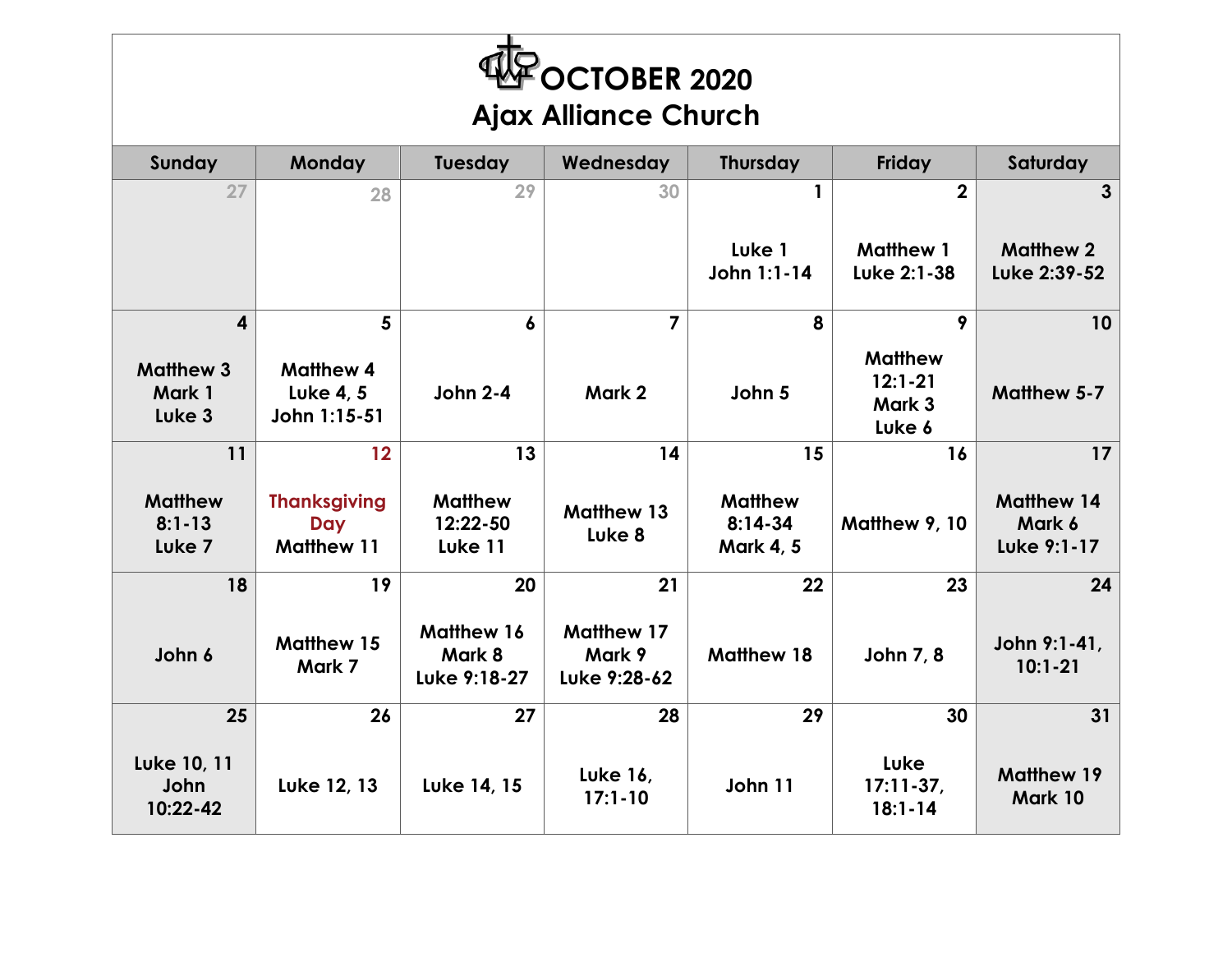| FNOVEMBER 2020<br><b>Ajax Alliance Church</b> |                                    |                      |                                                |                                  |                                                                      |                                         |  |  |
|-----------------------------------------------|------------------------------------|----------------------|------------------------------------------------|----------------------------------|----------------------------------------------------------------------|-----------------------------------------|--|--|
| Sunday                                        | Monday                             | <b>Tuesday</b>       | Wednesday                                      | <b>Thursday</b>                  | Friday                                                               | Saturday                                |  |  |
| $\mathbf{1}$                                  | $\mathbf 2$                        | 3                    | 4                                              | 5                                | 6                                                                    | $\overline{7}$                          |  |  |
| <b>Matthew</b><br>20, 21                      | Luke<br>$18:15-43,$<br>$19:1 - 48$ | Mark 11<br>John 12   | <b>Matthew 22</b><br>Mark 12                   | <b>Matthew 23</b><br>Luke 20, 21 | Mark 13                                                              | <b>Matthew 24</b>                       |  |  |
| 8                                             | 9                                  | 10                   | 11                                             | 12                               | 13                                                                   | 14                                      |  |  |
| <b>Matthew 25</b>                             | <b>Matthew 26</b><br>Mark 14       | Luke 22<br>John 13   | <b>Remembrance</b><br><b>Day</b><br>John 14-17 | <b>Matthew 27</b><br>Mark 15     | Luke 23<br>John 18, 19                                               | <b>Matthew 28</b><br>Mark 16            |  |  |
| 15                                            | 16                                 | 17                   | 18                                             | 19                               | 20                                                                   | 21                                      |  |  |
| Luke 24<br>John 20, 21                        | <b>Acts 1-3</b>                    | <b>Acts 4-6</b>      | Acts 7, 8                                      | Acts 9, 10                       | Acts 11, 12                                                          | Acts 13, 14                             |  |  |
| 22                                            | 23                                 | 24                   | 25                                             | 26                               | 27                                                                   | 28                                      |  |  |
| James 1-5                                     | Acts 15, 16                        | <b>Galatians 1-3</b> | <b>Galatians 4-6</b>                           | <b>Acts 17;</b><br>$18:1 - 18$   | <b>1Thessalonians</b><br>$1 - 5$<br><b>2Thessalonians</b><br>$1 - 3$ | <b>Acts</b><br>18:19-28;<br>$19:1 - 41$ |  |  |
| 29                                            | 30                                 | 1                    | $\overline{2}$                                 | 3                                | 4                                                                    | 5                                       |  |  |
| 1 Corinthians<br>$1 - 4$                      | 1 Corinthians<br>$5 - 8$           |                      |                                                |                                  |                                                                      |                                         |  |  |